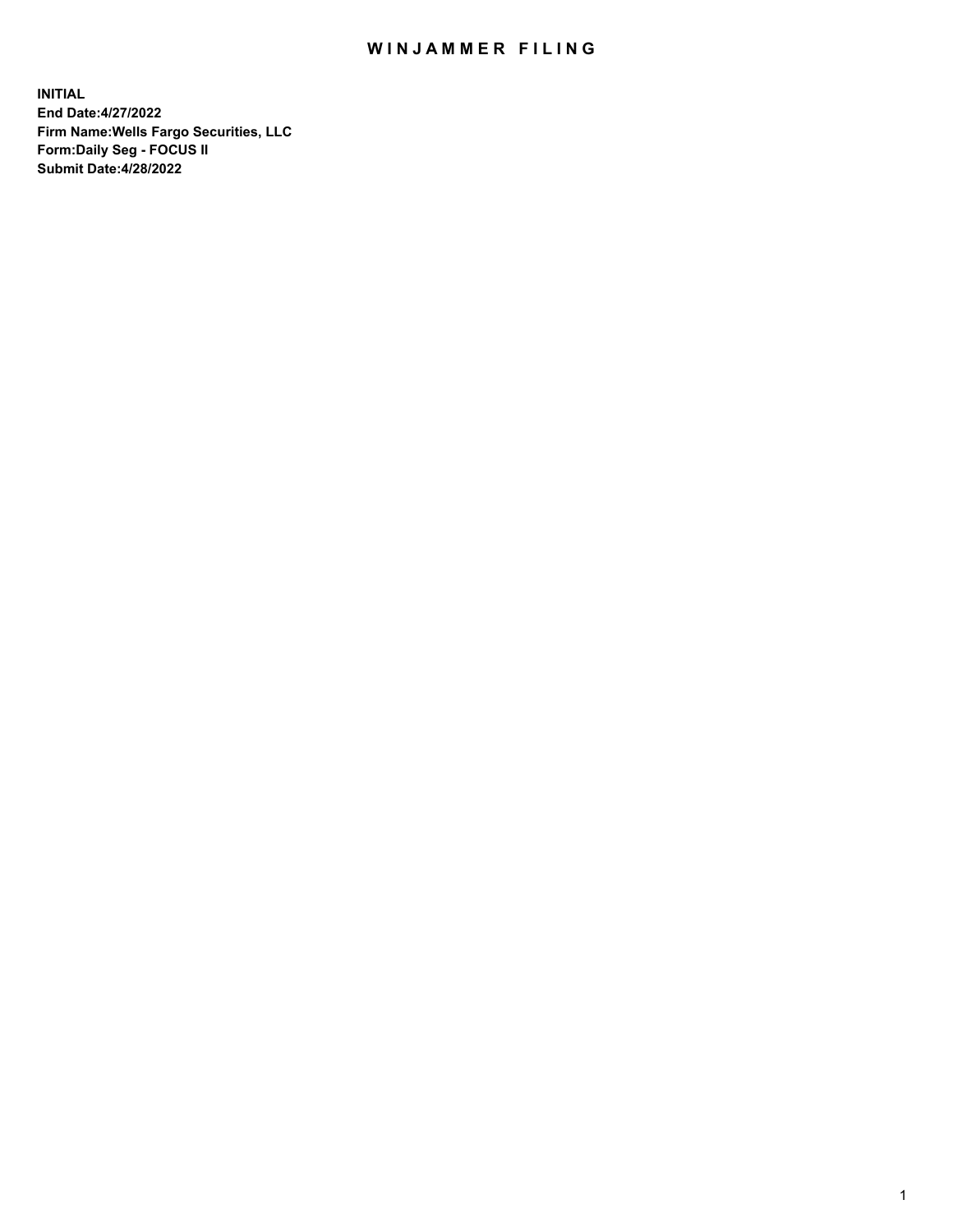**INITIAL End Date:4/27/2022 Firm Name:Wells Fargo Securities, LLC Form:Daily Seg - FOCUS II Submit Date:4/28/2022 Daily Segregation - Cover Page**

| Name of Company                                                                                                                                                                                                                                                                                                                | <b>Wells Fargo Securities LLC</b>                          |
|--------------------------------------------------------------------------------------------------------------------------------------------------------------------------------------------------------------------------------------------------------------------------------------------------------------------------------|------------------------------------------------------------|
| <b>Contact Name</b>                                                                                                                                                                                                                                                                                                            | <b>James Gnall</b>                                         |
| <b>Contact Phone Number</b>                                                                                                                                                                                                                                                                                                    | 917-699-6822                                               |
| <b>Contact Email Address</b>                                                                                                                                                                                                                                                                                                   | james.w.gnall@wellsfargo.com                               |
| FCM's Customer Segregated Funds Residual Interest Target (choose one):<br>a. Minimum dollar amount: ; or<br>b. Minimum percentage of customer segregated funds required:% ; or<br>c. Dollar amount range between: and; or<br>d. Percentage range of customer segregated funds required between:% and%.                         | 105,000,000<br><u>0</u><br>0 <sub>0</sub><br>00            |
| FCM's Customer Secured Amount Funds Residual Interest Target (choose one):<br>a. Minimum dollar amount: ; or<br>b. Minimum percentage of customer secured funds required:%; or<br>c. Dollar amount range between: and; or<br>d. Percentage range of customer secured funds required between:% and%.                            | 30,000,000<br><u>0</u><br>0 <sub>0</sub><br>0 <sub>0</sub> |
| FCM's Cleared Swaps Customer Collateral Residual Interest Target (choose one):<br>a. Minimum dollar amount: ; or<br>b. Minimum percentage of cleared swaps customer collateral required:% ; or<br>c. Dollar amount range between: and; or<br>d. Percentage range of cleared swaps customer collateral required between:% and%. | 355,000,000<br><u>0</u><br>00<br>00                        |

Attach supporting documents CH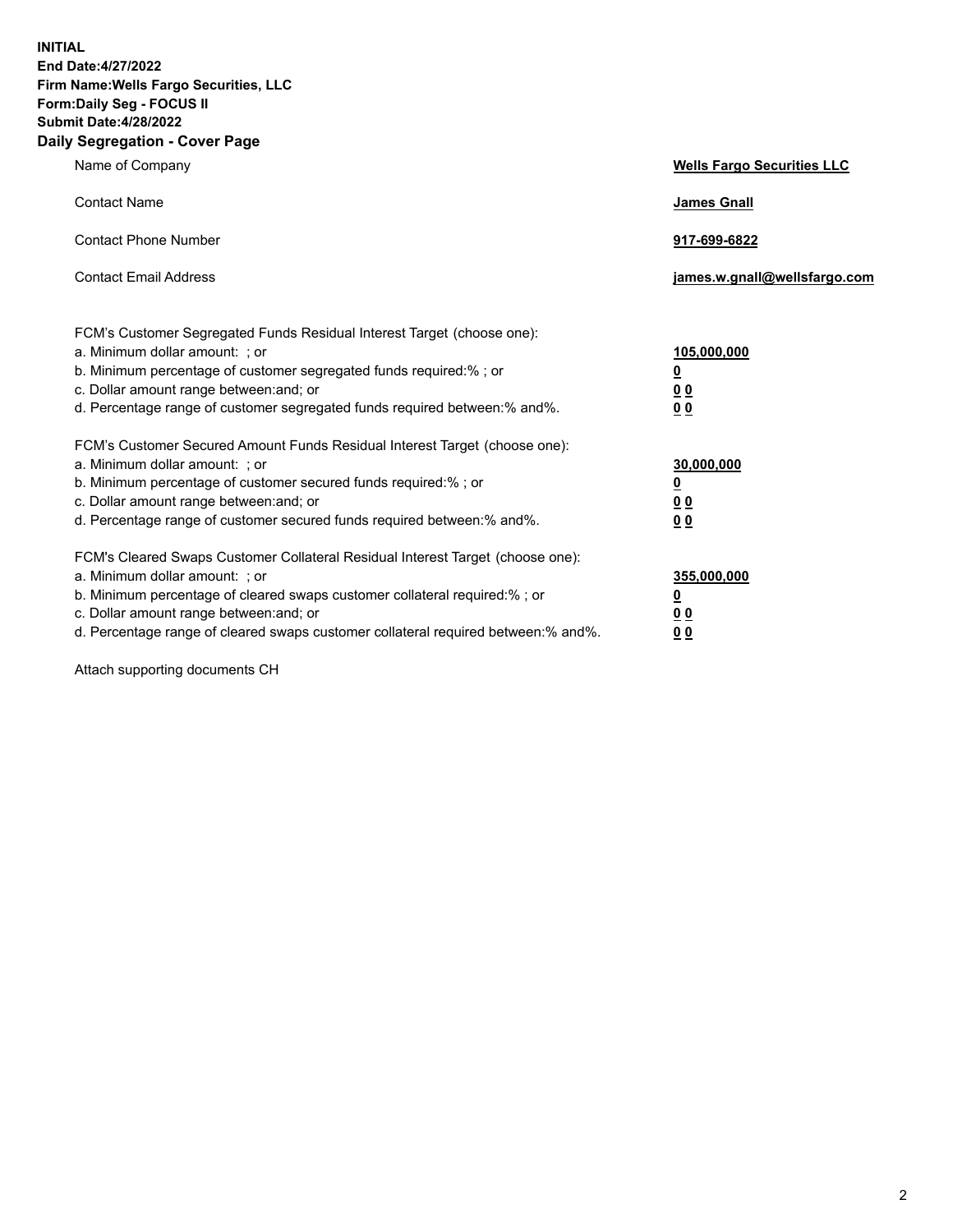**INITIAL End Date:4/27/2022 Firm Name:Wells Fargo Securities, LLC Form:Daily Seg - FOCUS II Submit Date:4/28/2022 Daily Segregation - Secured Amounts** Foreign Futures and Foreign Options Secured Amounts

Amount required to be set aside pursuant to law, rule or regulation of a foreign government or a rule of a self-regulatory organization authorized thereunder **0** [7305] 1. Net ledger balance - Foreign Futures and Foreign Option Trading - All Customers A. Cash **643,916,351** [7315] B. Securities (at market) **383,072,634** [7317] 2. Net unrealized profit (loss) in open futures contracts traded on a foreign board of trade **-269,231,255** [7325] 3. Exchange traded options a. Market value of open option contracts purchased on a foreign board of trade **19** [7335] b. Market value of open contracts granted (sold) on a foreign board of trade **0** [7337] 4. Net equity (deficit) (add lines 1. 2. and 3.) **757,757,749** [7345] 5. Account liquidating to a deficit and account with a debit balances - gross amount **23,124,015** [7351] Less: amount offset by customer owned securities **-23,118,499** [7352] **5,516** [7354] 6. Amount required to be set aside as the secured amount - Net Liquidating Equity Method (add lines 4 and 5) 7. Greater of amount required to be set aside pursuant to foreign jurisdiction (above) or line 6. FUNDS DEPOSITED IN SEPARATE REGULATION 30.7 ACCOUNTS 1. Cash in banks A. Banks located in the United States **55,002,701** [7500] B. Other banks qualified under Regulation 30.7 **85,999,779** [7520] **141,002,480** [7530] 2. Securities A. In safekeeping with banks located in the United States **499,687,623** [7540] B. In safekeeping with other banks qualified under Regulation 30.7 **0** [7560] **499,687,623** [7570] 3. Equities with registered futures commission merchants A. Cash **-59,780,207** [7580] B. Securities **63,385,008** [7590] C. Unrealized gain (loss) on open futures contracts **83,193,643** [7600] D. Value of long option contracts **19** [7610] E. Value of short option contracts **0** [7615] **86,798,463** [7620] 4. Amounts held by clearing organizations of foreign boards of trade

- A. Cash **0** [7640]
- B. Securities **0** [7650]
- C. Amount due to (from) clearing organization daily variation **0** [7660]
- D. Value of long option contracts **0** [7670]
- E. Value of short option contracts **0** [7675] **0** [7680]
- 5. Amounts held by members of foreign boards of trade
	-
	- B. Securities **0** [7710]
	- C. Unrealized gain (loss) on open futures contracts **-285,867,945** [7720]
	- D. Value of long option contracts **0** [7730]
	- E. Value of short option contracts **0** [7735] **159,184,127** [7740]
- 6. Amounts with other depositories designated by a foreign board of trade **0** [7760]
- 7. Segregated funds on hand **0** [7765]
- 8. Total funds in separate section 30.7 accounts **886,672,693** [7770]
- 9. Excess (deficiency) Set Aside for Secured Amount (subtract line 7 Secured Statement Page 1 from Line 8)
- 10. Management Target Amount for Excess funds in separate section 30.7 accounts **30,000,000** [7780]
- 11. Excess (deficiency) funds in separate 30.7 accounts over (under) Management Target **98,909,428** [7785]

**757,763,265** [7355]

## **757,763,265** [7360]

 A. Cash **445,052,072** [7700] **128,909,428** [7380]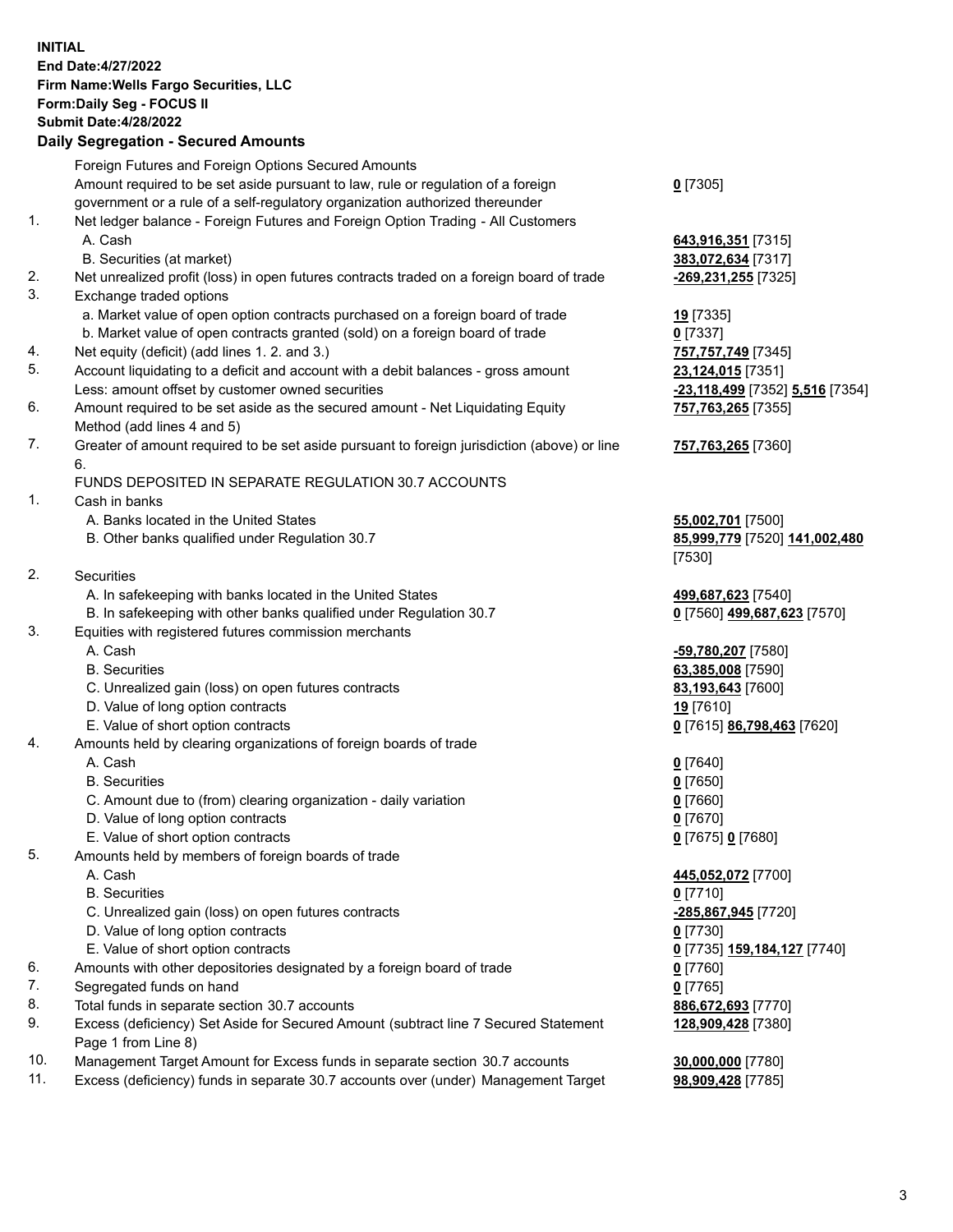**INITIAL End Date:4/27/2022 Firm Name:Wells Fargo Securities, LLC Form:Daily Seg - FOCUS II Submit Date:4/28/2022 Daily Segregation - Segregation Statement** SEGREGATION REQUIREMENTS(Section 4d(2) of the CEAct) 1. Net ledger balance A. Cash **2,234,879,143** [7010] B. Securities (at market) **1,863,879,378** [7020] 2. Net unrealized profit (loss) in open futures contracts traded on a contract market **1,572,933,377** [7030] 3. Exchange traded options A. Add market value of open option contracts purchased on a contract market **5,480,185,992** [7032] B. Deduct market value of open option contracts granted (sold) on a contract market **-5,453,958,406** [7033] 4. Net equity (deficit) (add lines 1, 2 and 3) **5,697,919,484** [7040] 5. Accounts liquidating to a deficit and accounts with debit balances - gross amount **57,230,809** [7045] Less: amount offset by customer securities **-55,850,541** [7047] **1,380,268** [7050] 6. Amount required to be segregated (add lines 4 and 5) **5,699,299,752** [7060] FUNDS IN SEGREGATED ACCOUNTS 7. Deposited in segregated funds bank accounts A. Cash **143,749,176** [7070] B. Securities representing investments of customers' funds (at market) **1,075,877,297** [7080] C. Securities held for particular customers or option customers in lieu of cash (at market) **261,987,051** [7090] 8. Margins on deposit with derivatives clearing organizations of contract markets A. Cash **3,001,550,718** [7100] B. Securities representing investments of customers' funds (at market) **123,996,611** [7110] C. Securities held for particular customers or option customers in lieu of cash (at market) **1,601,892,327** [7120] 9. Net settlement from (to) derivatives clearing organizations of contract markets **-33,349,442** [7130] 10. Exchange traded options A. Value of open long option contracts **5,480,185,992** [7132] B. Value of open short option contracts **-5,453,958,406** [7133] 11. Net equities with other FCMs A. Net liquidating equity **0** [7140] B. Securities representing investments of customers' funds (at market) **0** [7160]

- C. Securities held for particular customers or option customers in lieu of cash (at market)
- 12. Segregated funds on hand **0** [7150]
- 13. Total amount in segregation (add lines 7 through 12) **6,201,931,324** [7180]
- 14. Excess (deficiency) funds in segregation (subtract line 6 from line 13) **502,631,572** [7190]
- 15. Management Target Amount for Excess funds in segregation **105,000,000** [7194]
- 16. Excess (deficiency) funds in segregation over (under) Management Target Amount Excess

**0** [7170]

**397,631,572** [7198]